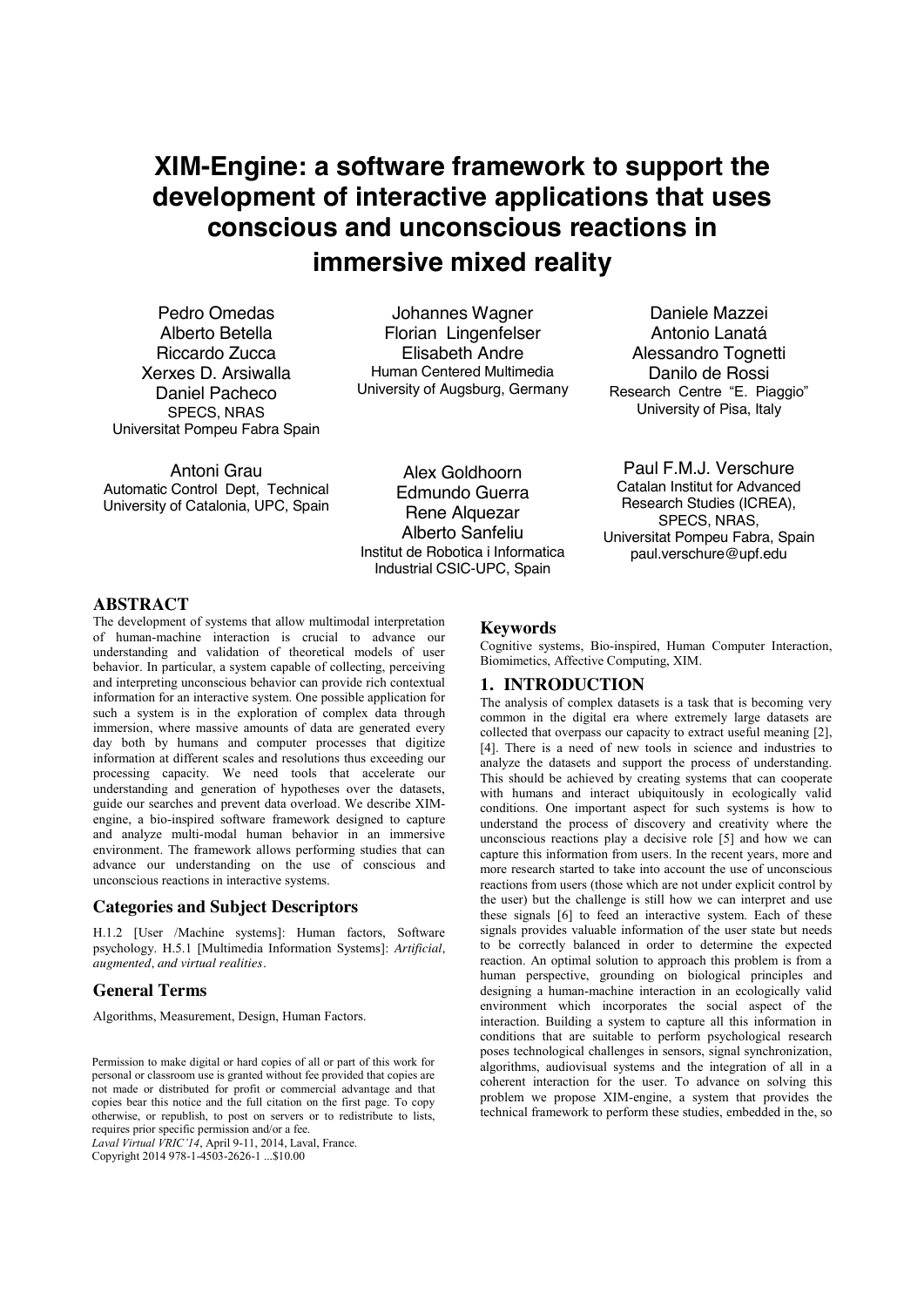called, eXperience Induction Machine (XIM) [7], an immersive mixed-reality room equipped with sensors, visualization and sonification systems. We have designed and implemented software to augment this infrastructure with capabilities to collect unconscious signals and support the exploration of large datasets[8][9][10]. Our assumption is that the spatial representation of information - through immersion - plays a key role in its understanding [5]. In this paper, we describe the software design and the grounding of the system in our understanding of mind and brain. In what follows, we detail the implementation of the system.

#### **2. XIM-Engine bio-inspired design**

The XIM-engine logical design is inspired on the functional organization of the brain proposed by the Distributed Adaptive Control (DAC) cognitive architecture. DAC is a theory of the design principles underlying the Mind, Brain, Body nexus (MBBn) that has been developed since 1992 [10][11]. DAC can act as a control system for embodied systems to act in real life situations with neuro-physiological constraints and support the deployment in robots and machines. It defines the inputs and outputs of the system in a hierarchical structure to regulate the decision making process. Indeed, DAC has already served as the integration framework for the large-scale synthetic organism ADA, a 180m2 exhibition space that interacted and communicated with its more than 500K visitors during the Swiss Expo in 2002 [13]. Here we describe the engine inspired by the organization of DAC to control XIM, an embodied non-anthropomorphic machine which has a synthetic brain: the XIM-engine. The use of DAC in this framework is a novel perspective to develop applications with human-machine interaction, where we can treat XIM as a machine with human-like capabilities based on biological principles. In this sense, XIM interacts with humans in a cooperative way, by inferring their unconscious process from the signatures of implicit signals and adapting the information to the optimal level of understanding. This establishes a loop of communication where XIM tries to maximize its own goal: to inject new ideas to accelerate understanding. The approach we took, was to build incrementally from the lowest layer of the DAC architecture (the Soma), which defines the interfaces from the body (XIM) to the world (users interacting with XIM). In the XIM-engine, this bottom layer corresponds to the sensing architecture and to the effectors of the XIM infrastructure controlled by the Composition Engine component. The second layer of DAC organization (Reactive layer) is a direct mapping between the user's action and the XIM effectors. When the user, for instance, performs a particular gesture, this is captured by the sensors architecture, processed and reflected as an action in the audiovisual content. In the next layer of organization (Adaptive layer) the output of the engine (e.g. audiovisual content) is adapted through a cognitive module, the so called Sentient Agent. This agent can represent different models of human behavior, setting the needs and the goals that drive the rest of the modules. In DAC, a goal is defined as a parameter that has to fulfill a need of the system. In the following sections, we describe the implementation of the Soma, Reactive and Adaptive layers of the DAC architecture.

#### **2.1 Sensing Platform Architecture**

A sensing platform [12] has been developed to collect human reactions through unobtrusive measurements of user reactions, deploying the Soma layer of the DAC architecture. It is responsible for capturing and processing raw sensor data delivered by newly developed wearable sensor devices in real time, extract high level features and forward the extracted information to the cognition module and the effectors controller of XIM-engine.

| Table 1: Sensors along with derived |  |
|-------------------------------------|--|
| signals/cues and their meanings     |  |

| Sensor                            | Signal                 | Cues           | Type     | Meaning                           |
|-----------------------------------|------------------------|----------------|----------|-----------------------------------|
| Eye tracker                       | Gaze                   | Fixations      | Implicit | Interest detection                |
|                                   | Pupillary response     | Pupil size     |          | Cognitive Load                    |
| Sensing Shirt<br>Sensing<br>Glove | Acceleration           | Energy         |          | Activity                          |
|                                   | Respiration            | Breathing rate |          | Arousal                           |
|                                   | Electrocardiogram      | Heart rate     |          |                                   |
|                                   | Electrodermal activity | Peaks/Slopes   |          |                                   |
|                                   | Forearm orientation    |                |          | Pointing, grabbing and            |
|                                   | Finger position        | Grab gestures  | Explicit | translation of virtual<br>objects |
| Depth Sensor                      | Body tracking          |                |          |                                   |

Sensors included in the platform have been selected in order to allow an unobtrusive acquisition of subject's implicit and explicit cues through analysis of physiological and gestural signals. As reported in Table 1, five acquisition units -Eye Tracker [15], Sensing Shirt [16], Sensing Glove [17], a Depth sensor (Kinect sensor from Microsoft Corp. USA) and XIM-Tracking [18] - are included in the platform allowing the acquisition of eye gaze, head tracking, pupil size, ElectroCardioGram (ECG), Breath Rate (BR), Electro Dermal Response (EDA), Hand Gesture and Orientation, Body joints' Positions (described in detail in [14]) and the position of the user in the XIM space. Data fusion and integration is implemented using the Social Signal Interpretation framework<sup>1</sup> [19]. The SSI plug-in based architecture allows the integration of multi-modal sensor devices which acquire different signal typologies at various sampling frequencies guaranteeing synchronization and data storing. SSI also receives input events from other modules of XIM-engine, allowing, for example, to synchronize visual events with acquired signals. After synchronization, each type of signal is given a tailored treatment including pre-processing and cue-extraction steps. The architecture allows flexibility to add more sensors or to upgrade the sensors that are already integrated without affecting the rest of the system. Other components in the architecture can ask for an update on the signal state whenever required. A communication channel allows any engine component to send an update request to the sensing platform, which then replies by sending a message, which includes information on the current state in terms of cognitive load (from pupil) and arousal (from EDA, ECG). For each feature, the values are reported in terms of relative changes thus expressing the general tendency in time, e.g. whether a feature has been increased (value  $> 0$ ) or decreased (value  $< 0$ ). These features constitute the inputs to the upper layers of the system that are in charge of contextualizing the signals and events to the application. At the same time, the data streams are also steadily sent to the user response database (URDB), where all the information is stored.

<u>.</u>

<sup>1</sup> http://openssi.net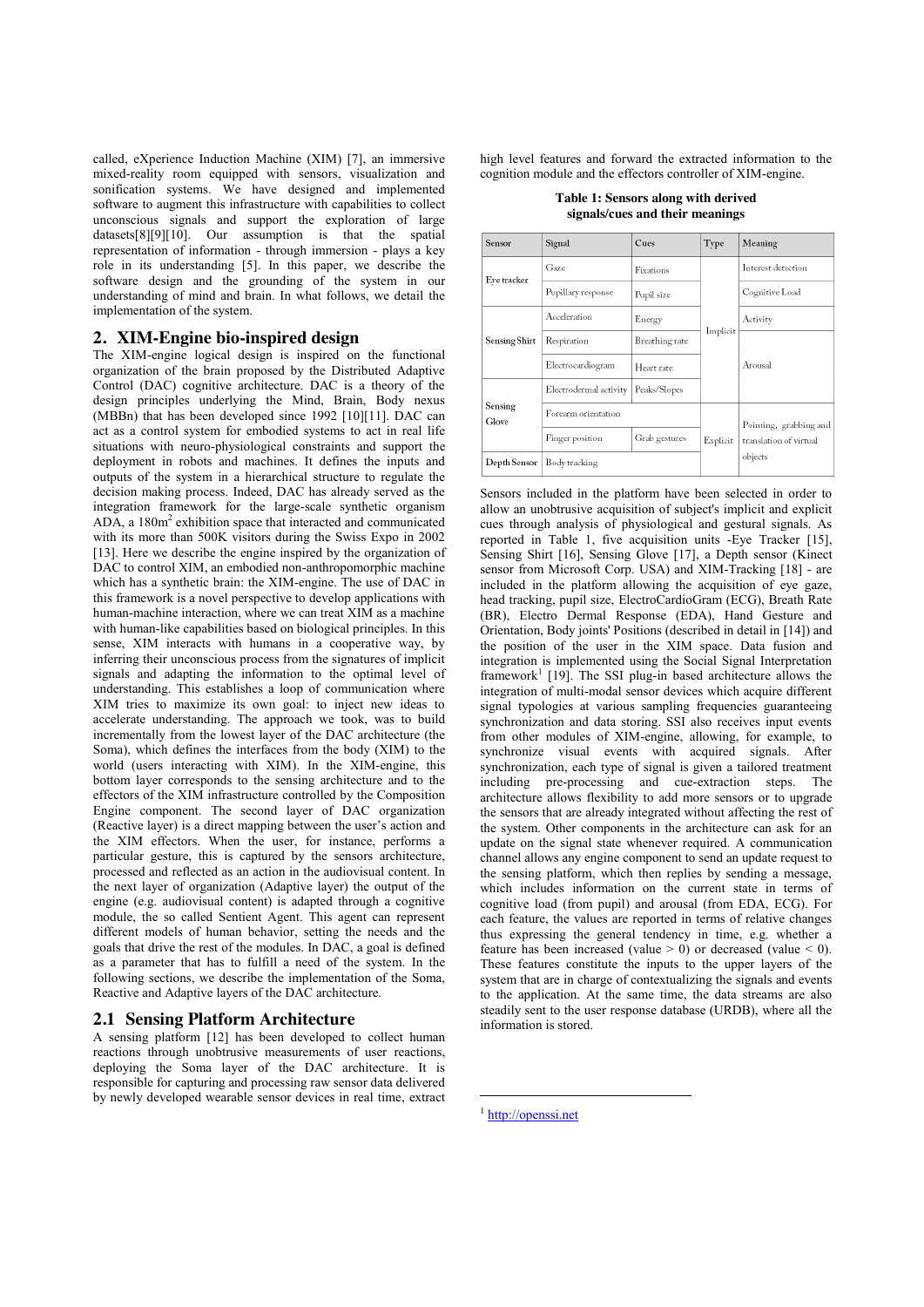**2.2 Effectors control: the Composition Engine** 

The Composition Engine (CE) is a module we developed to control the effectors of the XIM and drive the interaction: visual content projection, sound, floor lights and feedback sensors (e.g. haptic feedback). The CE implements the reactive layer of the DAC architecture. It provides interaction to the user (e.g. navigation controls or selection through gestures) and communicates with the sensing platform to send and receive information. It needs to be adapted to the specific interaction and content of the application, although it shares basic principles. As an example, all contents based on Kinect navigation, hand pointing and grabbing, are common to all scenarios that require natural interactions, and therefore these parts of control in the CE remain the same. The CE also defines how the XIM communicates with users defining a language for the humanmachine interaction with different level of abstraction defined by the application. The Composition Engine is developed as a component of the audiovisual system of XIM, controlled by the real time engine Unity (Unity Technologies, CA, USA<sup>2</sup>) in charge of displaying the content and interaction. We adapted the 3D engine to work in a cluster to produce  $360^\circ$  projections in the immersive environment, and we have created the interfaces to the sensing platform and the effectors.



**Figure 1: Plot of normalized raw data obtained from different sensors. The bottom part of the graph shows how the signals are aligned with events in the audiovisual content generated by the 3D engine (Unity). The data was collected by sensors and stored in the URDB in real-time during an experiment in XIM.** 

## **2.3 User Response Database (URDB): a database for collecting human behavior**

In the contextual layer of the DAC architecture the autobiographical memory stores the experience with the interactions with the world, and labels these experiences. We implemented the User Response Database (URDB) designed to store and analyze the input/output sensor information that constructs the technological base for the autobiographical memory module of the DAC architecture. The URDB can be used in realtime and to perform off-line analysis of user experiences in XIM. By storing the signals that interprets the state of the user (cognitive load and arousal), and the sequence of stimuli presented, the system can thus build a synchronized map of conscious and unconscious reactions to the data. Later the experience can be recalled to bring the unconscious actions to the conscious scene. Figure 1 shows a plot of normalized signals captured by three different sensors worn by a user in XIM. Two

<u>.</u>

types of signals can be seen: continuous numerical values and events. The events in the plot are categories with semantic meaning and can be used to store relevant events in the experience, such as the delivery of stimulus to the user. Furthermore, meta-information about an experiment can be stored (e.g. subject ID, date of the experiment and duration).

#### **2.4 Sentient Agent**

We have described a functional implementation of the sensing platform, the User Responses Database (URBD) and the Composition Engine (effectors control of the XIM-engine). Together they implement the Soma and Reactive layer of the DAC architecture, providing our system with the capability of perceiving and reacting to users. The next step is to implement the adaptive layer of the DAC architecture through the implementation of a module named as the Sentient Agent (SA). The SA provides adaptive capabilities to user interaction by regulating its actions on defined drives and needs, supporting goal oriented behavior. The SA is developed as an allostatic control system [21]. The inputs of the Sentient Agent are the signals interpreted by the sensing system: arousal (from EDA, HR) and cognitive load (from pupillometer). These inputs are balanced to support three main objectives: regain focus, maintain concentration and support exploration. This behavior of the system is supported by the Validation Gate (VG) or Anticipatory Field (HF) hypothesis on counter current attention modulation and the conscious scene [18]. Through this theory we claim that information of the presented data is regulated by user's cognitive load and arousal, and therefore the goal of the SA is to maintain an optimal level (allostasis) that will maximize the information processed.

#### **2.5 Dataset visualization and analysis**

XIM-engine supports the analysis and visualization of big datasets in the form of graphs. A wide range of data that are interesting to science can be expressed in the form of a graph. Fields of application can be found virtually in all domains varying from neuroscience, economy, life and applied sciences, natural language processing or social networks. The use of graphs allows researchers to infer relationships between nodes or regions, evaluate them quantitatively by computing relevant statistical coefficients and use them to characterize and compare different networks or to look for novel and unknown patterns. It also permits to perform analysis using complexity measures useful for moderating data presentation, using graph-theoretic methods, as well as information-theoretic measures [1][2].

## **2.6 Technical integration**

Given the distributed architecture of the modules of the XIMengine, we use Yet Another Robot Platform (YARP) [20], a framework that makes communication between different processes on possibly different machines easier. YARP has been designed for robots, where usually different processes run concurrently to control the robot and at the same time need to intercommunicate. Another advantage of YARP is that it supports different architectures, operating systems and programming languages. To communicate, a process can open one (or more) ports which has a unique name on the local network. A global name server keeps track of those names and their processes' addresses such that other processes are able to communicate with them. The XIM-engine is composed of several components, sensors and effectors which require intercommunication. For instance, each sensor module has one YARP port that allows either reading or sending information. For all the communication

<sup>2</sup> http://www.unity3d.com